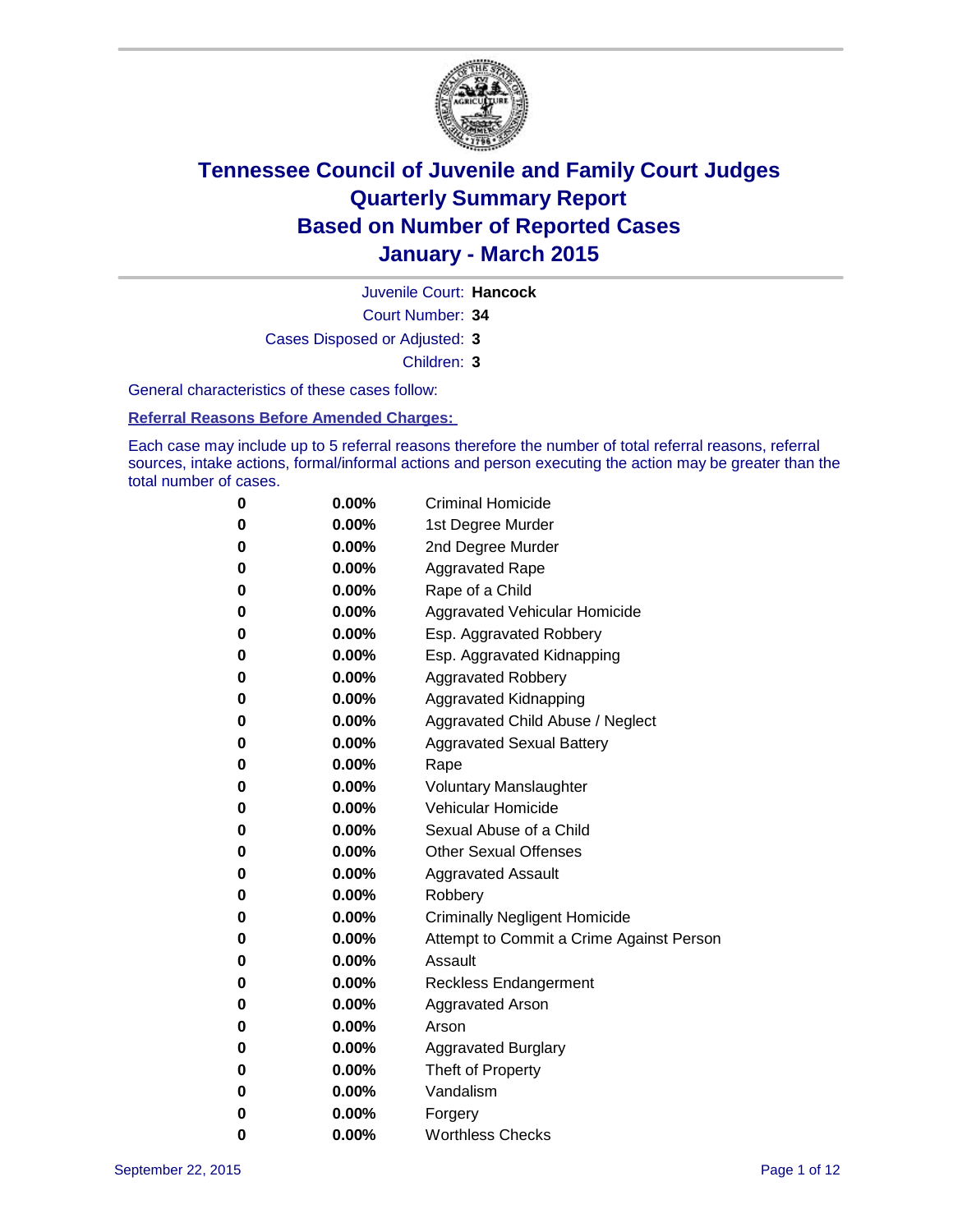

Juvenile Court: **Hancock**

Court Number: **34**

Cases Disposed or Adjusted: **3**

Children: **3**

#### **Referral Reasons Before Amended Charges:**

Each case may include up to 5 referral reasons therefore the number of total referral reasons, referral sources, intake actions, formal/informal actions and person executing the action may be greater than the total number of cases.

| 0 | 0.00% | Illegal Possession / Fraudulent Use of Credit / Debit Cards |
|---|-------|-------------------------------------------------------------|
| 0 | 0.00% | <b>Burglary</b>                                             |
| 0 | 0.00% | Unauthorized Use of a Vehicle                               |
| 0 | 0.00% | <b>Cruelty to Animals</b>                                   |
| 0 | 0.00% | Sale of Controlled Substances                               |
| 0 | 0.00% | <b>Other Drug Offenses</b>                                  |
| 0 | 0.00% | <b>Possession of Controlled Substances</b>                  |
| 0 | 0.00% | <b>Criminal Attempt</b>                                     |
| 0 | 0.00% | Carrying Weapons on School Property                         |
| 0 | 0.00% | Unlawful Carrying / Possession of a Weapon                  |
| 0 | 0.00% | <b>Evading Arrest</b>                                       |
| 0 | 0.00% | Escape                                                      |
| 0 | 0.00% | Driving Under Influence (DUI)                               |
| 0 | 0.00% | Possession / Consumption of Alcohol                         |
| 0 | 0.00% | Resisting Stop, Frisk, Halt, Arrest or Search               |
| 0 | 0.00% | <b>Aggravated Criminal Trespass</b>                         |
| 0 | 0.00% | Harassment                                                  |
| 0 | 0.00% | Failure to Appear                                           |
| 0 | 0.00% | Filing a False Police Report                                |
| 0 | 0.00% | Criminal Impersonation                                      |
| 0 | 0.00% | <b>Disorderly Conduct</b>                                   |
| 0 | 0.00% | <b>Criminal Trespass</b>                                    |
| 0 | 0.00% | <b>Public Intoxication</b>                                  |
| 0 | 0.00% | Gambling                                                    |
| 0 | 0.00% | Traffic                                                     |
| 0 | 0.00% | <b>Local Ordinances</b>                                     |
| 0 | 0.00% | Violation of Wildlife Regulations                           |
| 0 | 0.00% | Contempt of Court                                           |
| 0 | 0.00% | Violation of Probation                                      |
| 0 | 0.00% | Violation of Aftercare                                      |
| 0 | 0.00% | <b>Unruly Behavior</b>                                      |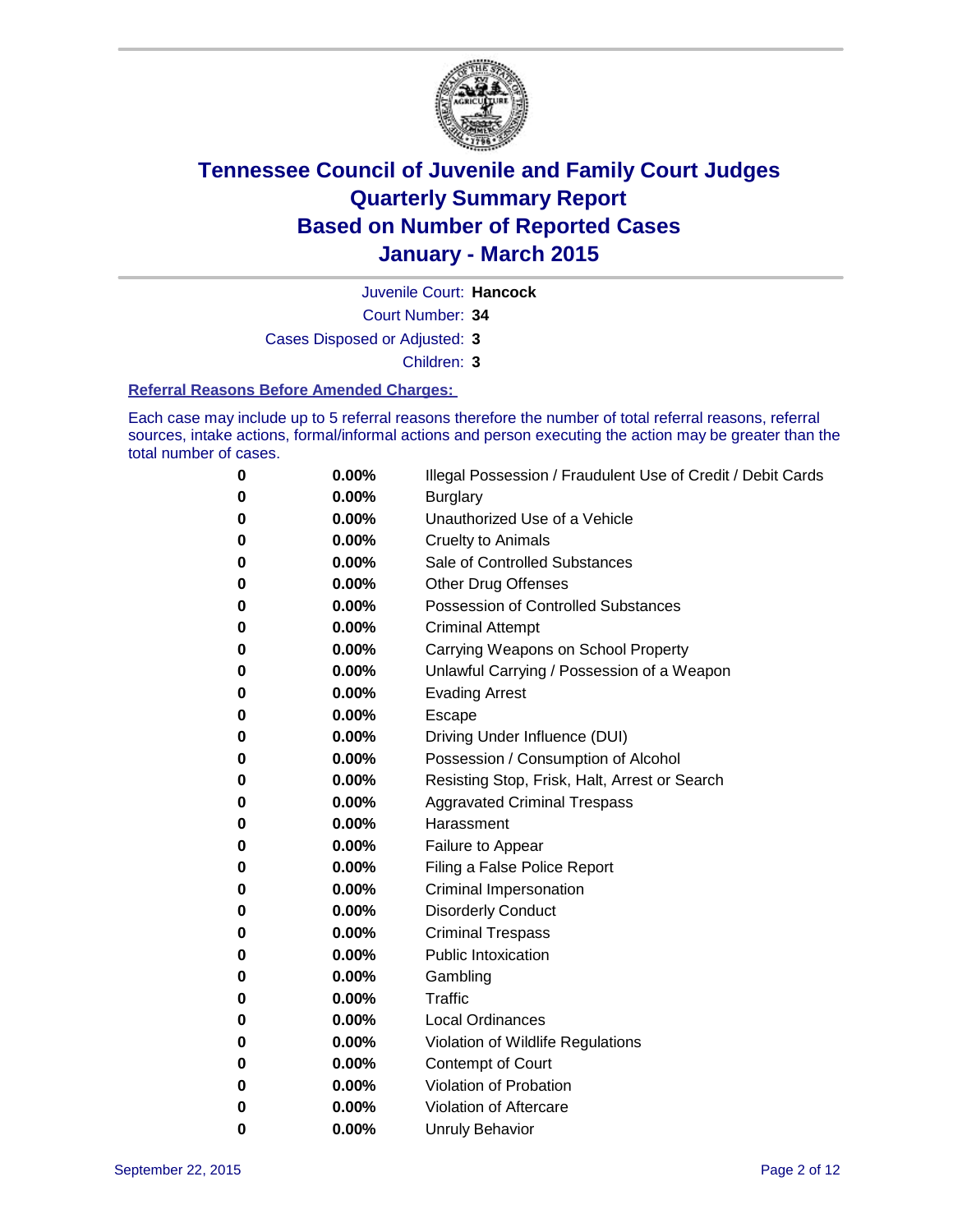

Juvenile Court: **Hancock**

Court Number: **34**

Cases Disposed or Adjusted: **3**

Children: **3**

#### **Referral Reasons Before Amended Charges:**

Each case may include up to 5 referral reasons therefore the number of total referral reasons, referral sources, intake actions, formal/informal actions and person executing the action may be greater than the total number of cases.

| 0 | $0.00\%$ | Truancy                                |
|---|----------|----------------------------------------|
| 0 | 0.00%    | In-State Runaway                       |
| 0 | $0.00\%$ | Out-of-State Runaway                   |
| 3 | 100.00%  | Possession of Tobacco Products         |
| 0 | $0.00\%$ | Violation of a Valid Court Order       |
| 0 | 0.00%    | <b>Violation of Curfew</b>             |
| 0 | 0.00%    | Sexually Abused Child                  |
| 0 | 0.00%    | <b>Physically Abused Child</b>         |
| 0 | 0.00%    | Dependency / Neglect                   |
| 0 | $0.00\%$ | <b>Termination of Parental Rights</b>  |
| 0 | 0.00%    | <b>Violation of Pretrial Diversion</b> |
| 0 | 0.00%    | Violation of Informal Adjustment       |
| 0 | 0.00%    | <b>Judicial Review</b>                 |
| 0 | 0.00%    | <b>Administrative Review</b>           |
| 0 | 0.00%    | <b>Foster Care Review</b>              |
| 0 | 0.00%    | Custody                                |
| 0 | $0.00\%$ | Visitation                             |
| 0 | 0.00%    | Paternity / Legitimation               |
| 0 | 0.00%    | Child Support                          |
| 0 | 0.00%    | <b>Request for Medical Treatment</b>   |
| 0 | 0.00%    | <b>Consent to Marry</b>                |
| 0 | 0.00%    | Other                                  |
| 3 | 100.00%  | <b>Total Referrals</b>                 |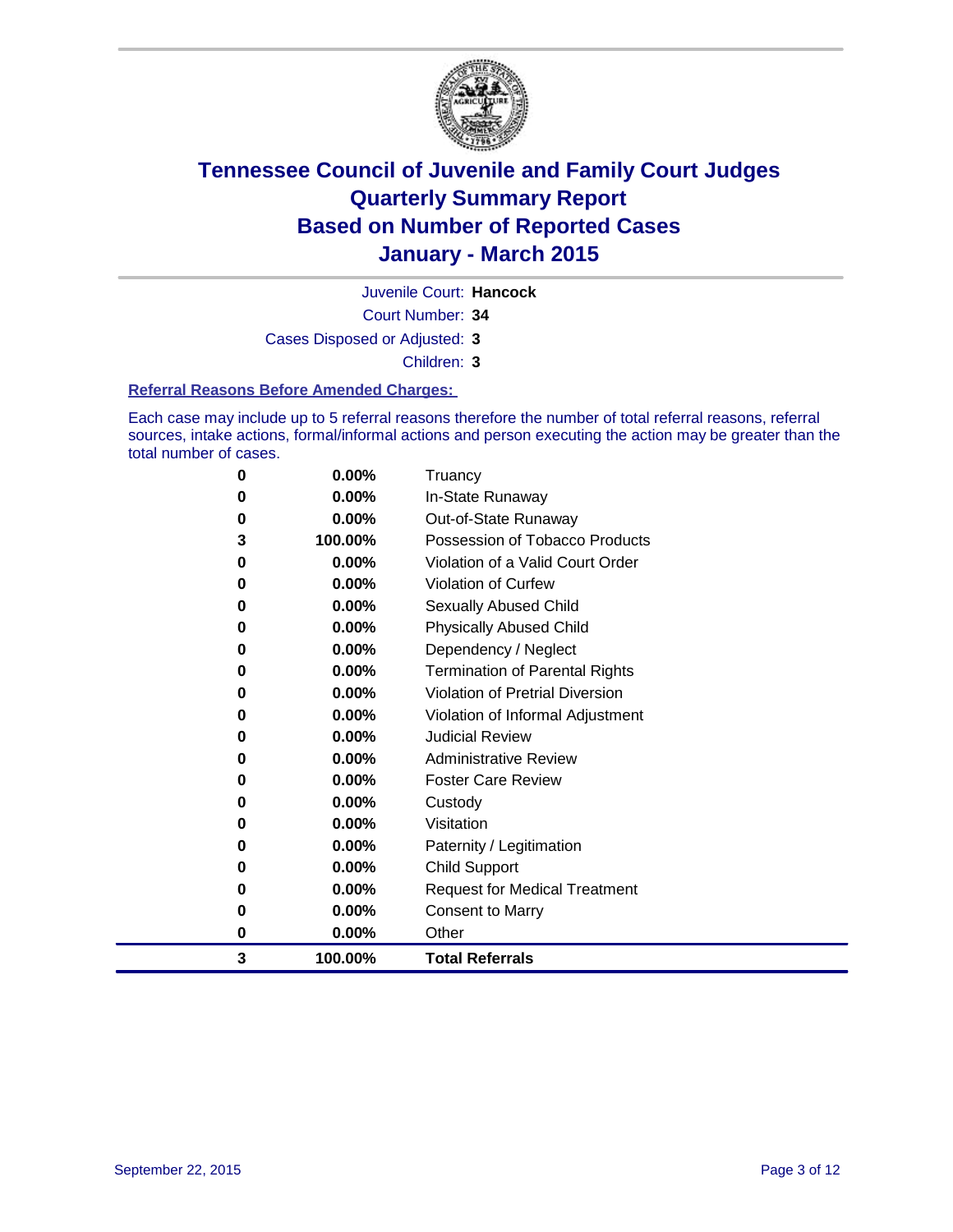

|                               |          | Juvenile Court: Hancock           |  |  |  |
|-------------------------------|----------|-----------------------------------|--|--|--|
| Court Number: 34              |          |                                   |  |  |  |
| Cases Disposed or Adjusted: 3 |          |                                   |  |  |  |
|                               |          | Children: 3                       |  |  |  |
| <b>Referral Sources: 1</b>    |          |                                   |  |  |  |
| 3                             | 100.00%  | Law Enforcement                   |  |  |  |
| 0                             | 0.00%    | Parents                           |  |  |  |
| 0                             | 0.00%    | Relatives                         |  |  |  |
| 0                             | $0.00\%$ | Self                              |  |  |  |
| 0                             | $0.00\%$ | School                            |  |  |  |
| 0                             | $0.00\%$ | <b>CSA</b>                        |  |  |  |
| 0                             | 0.00%    | <b>DCS</b>                        |  |  |  |
| 0                             | 0.00%    | <b>Other State Department</b>     |  |  |  |
| 0                             | 0.00%    | <b>District Attorney's Office</b> |  |  |  |
| 0                             | $0.00\%$ | <b>Court Staff</b>                |  |  |  |
| 0                             | $0.00\%$ | Social Agency                     |  |  |  |
| 0                             | $0.00\%$ | <b>Other Court</b>                |  |  |  |
| 0                             | 0.00%    | Victim                            |  |  |  |
| 0                             | $0.00\%$ | Child & Parent                    |  |  |  |
| 0                             | $0.00\%$ | Hospital                          |  |  |  |
| 0                             | $0.00\%$ | Unknown                           |  |  |  |

 **0.00%** Other **100.00% Total Referral Sources**

#### **Age of Child at Referral: 2**

| 0<br>0       | $0.00\%$<br>0.00% | Ages 19 and Over<br>Unknown |
|--------------|-------------------|-----------------------------|
|              |                   |                             |
|              |                   |                             |
| $\mathbf{2}$ | 66.67%            | Ages 17 through 18          |
| 0            | $0.00\%$          | Ages 15 through 16          |
| 1            | 33.33%            | Ages 13 through 14          |
| 0            | 0.00%             | Ages 11 through 12          |
| 0            | $0.00\%$          | Ages 10 and Under           |
|              |                   |                             |

<sup>1</sup> If different than number of Referral Reasons (3), verify accuracy of your court's data.

One child could be counted in multiple categories, verify accuracy of your court's data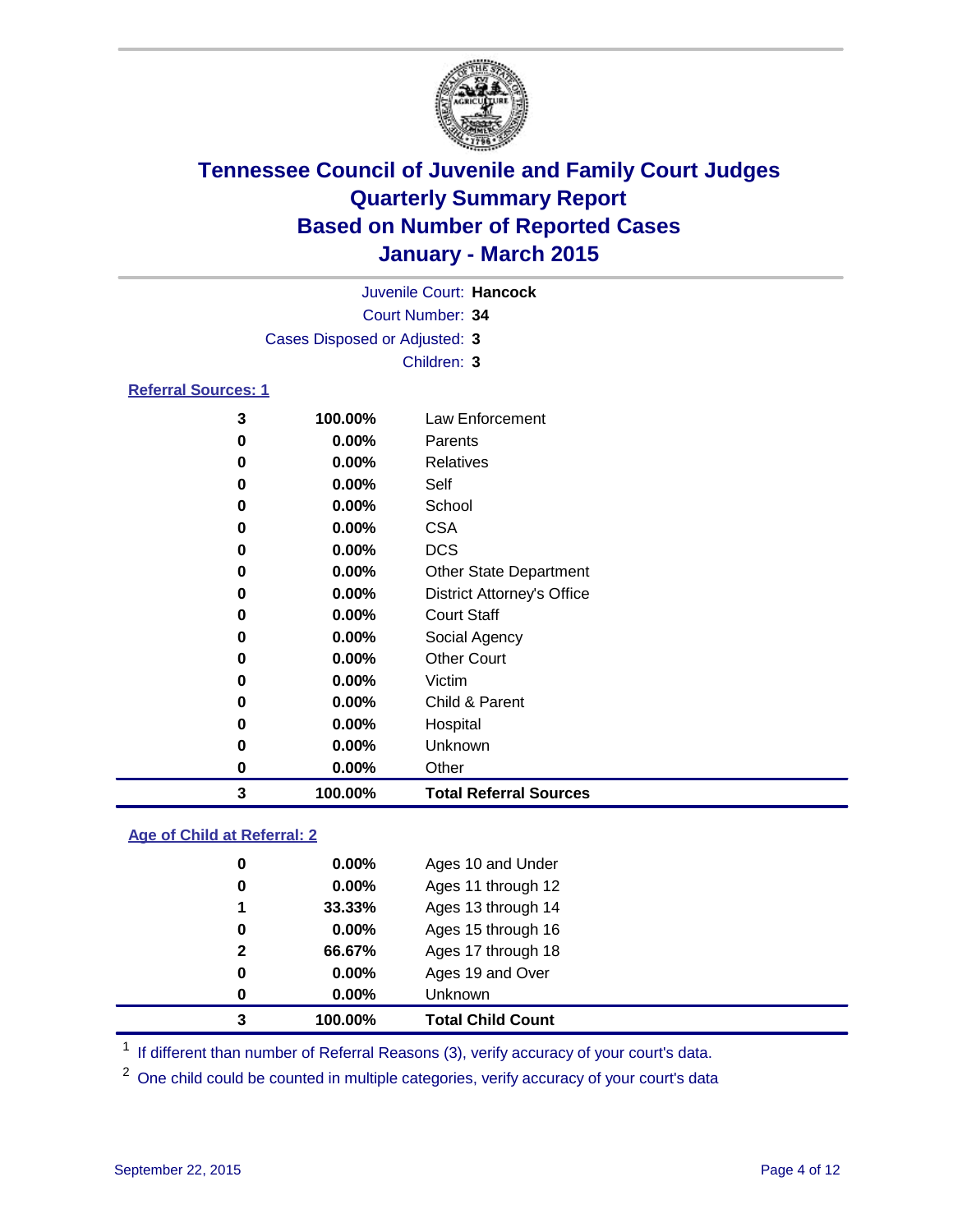

| Juvenile Court: Hancock                 |             |                          |  |
|-----------------------------------------|-------------|--------------------------|--|
| Court Number: 34                        |             |                          |  |
| Cases Disposed or Adjusted: 3           |             |                          |  |
|                                         | Children: 3 |                          |  |
| Sex of Child: 1                         |             |                          |  |
| 3                                       | 100.00%     | Male                     |  |
| $\mathbf 0$                             | 0.00%       | Female                   |  |
| 0                                       | 0.00%       | Unknown                  |  |
| $\mathbf{3}$                            | 100.00%     | <b>Total Child Count</b> |  |
| Race of Child: 1                        |             |                          |  |
|                                         | 100.00%     | White                    |  |
| 3                                       | 0.00%       | African American         |  |
| 0<br>0                                  | 0.00%       | Native American          |  |
| 0                                       | 0.00%       | Asian                    |  |
| 0                                       | 0.00%       | Mixed                    |  |
| $\mathbf 0$                             | 0.00%       | Unknown                  |  |
| 3                                       | 100.00%     | <b>Total Child Count</b> |  |
|                                         |             |                          |  |
| <b>Hispanic Origin: 1</b>               |             |                          |  |
| $\mathbf 0$                             | 0.00%       | Yes                      |  |
| 3                                       | 100.00%     | <b>No</b>                |  |
| 0                                       | 0.00%       | Unknown                  |  |
| $\overline{\mathbf{3}}$                 | 100.00%     | <b>Total Child Count</b> |  |
| <b>School Enrollment of Children: 1</b> |             |                          |  |
| 3                                       | 100.00%     | Yes                      |  |
| $\mathbf 0$                             | 0.00%       | <b>No</b>                |  |
| $\mathbf 0$                             | 0.00%       | Unknown                  |  |
| 3                                       | 100.00%     | <b>Total Child Count</b> |  |

One child could be counted in multiple categories, verify accuracy of your court's data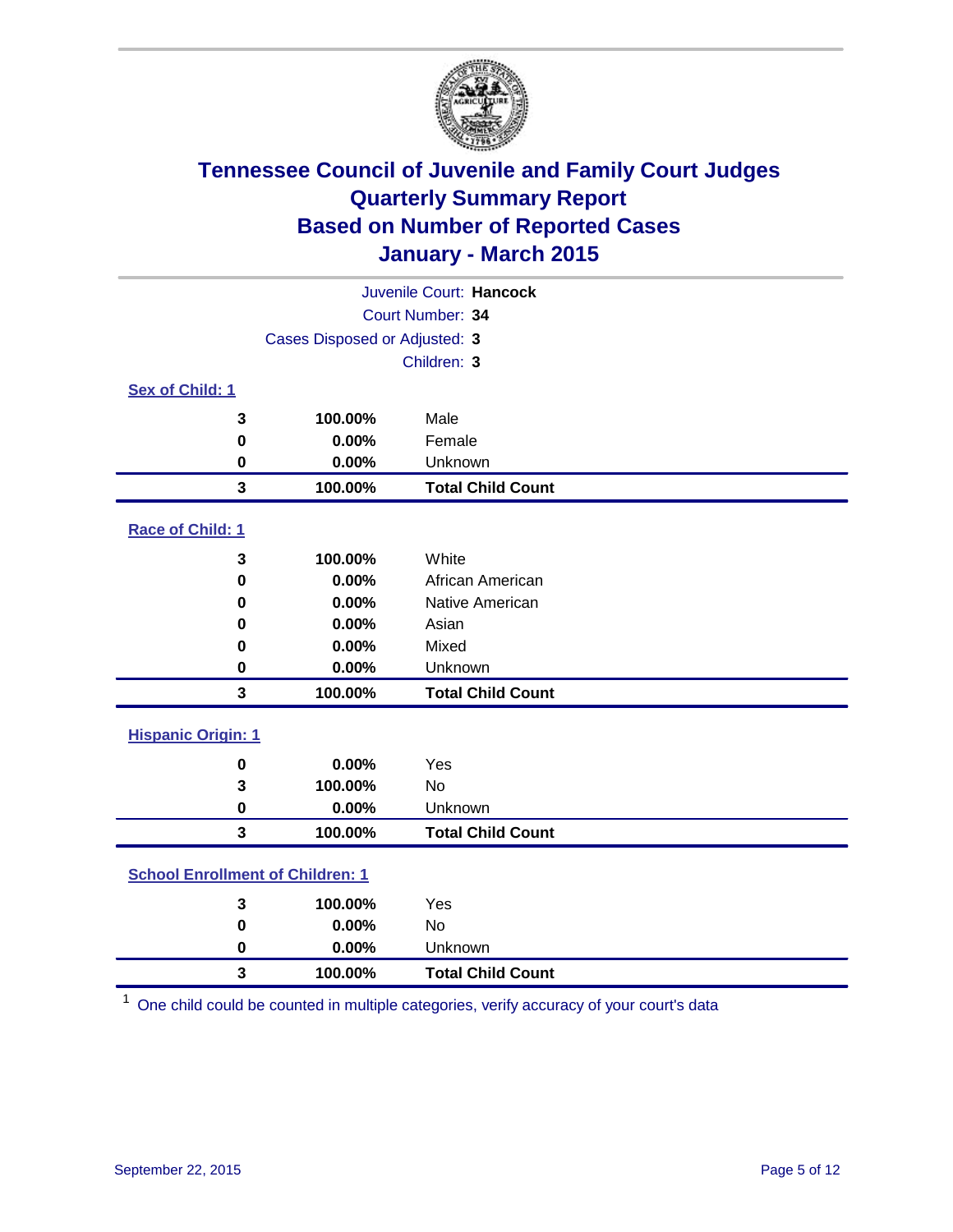

| Juvenile Court: Hancock                                   |                               |                              |  |  |
|-----------------------------------------------------------|-------------------------------|------------------------------|--|--|
| Court Number: 34                                          |                               |                              |  |  |
|                                                           | Cases Disposed or Adjusted: 3 |                              |  |  |
|                                                           |                               | Children: 3                  |  |  |
| <b>Living Arrangement of Child at Time of Referral: 1</b> |                               |                              |  |  |
| $\mathbf 2$                                               | 66.67%                        | With Both Biological Parents |  |  |
| $\bf{0}$                                                  | $0.00\%$                      | With Father and Stepmother   |  |  |
| 0                                                         | $0.00\%$                      | With Mother and Stepfather   |  |  |
| 0                                                         | 0.00%                         | <b>With Mother</b>           |  |  |
| 0                                                         | 0.00%                         | <b>With Father</b>           |  |  |
| 0                                                         | $0.00\%$                      | <b>With Relatives</b>        |  |  |
| 0                                                         | $0.00\%$                      | With Adoptive Parents        |  |  |
| 1                                                         | 33.33%                        | With Foster Family           |  |  |
| 0                                                         | $0.00\%$                      | In a Group Home              |  |  |
| 0                                                         | 0.00%                         | In a Residential Center      |  |  |
| 0                                                         | $0.00\%$                      | In an Institution            |  |  |
| 0                                                         | 0.00%                         | Independent                  |  |  |
| 0                                                         | 0.00%                         | Unknown                      |  |  |
| 0                                                         | 0.00%                         | Other                        |  |  |
| 3                                                         | 100.00%                       | <b>Total Child Count</b>     |  |  |
| <b>Type of Detention: 2</b>                               |                               |                              |  |  |
| 0                                                         | 0.00%                         | Non-Secure Placement         |  |  |
| 0                                                         | $0.00\%$                      | Juvenile Detention Facility  |  |  |
| 0                                                         | 0.00%                         | Jail - Complete Separation   |  |  |
| 0                                                         | 0.00%                         | Jail - Partial Separation    |  |  |

| 3 | 100.00%  | <b>Total Detention Count</b> |
|---|----------|------------------------------|
| 0 | $0.00\%$ | Other                        |
| 3 | 100.00%  | Does Not Apply               |
| 0 | $0.00\%$ | <b>Unknown</b>               |
| 0 | $0.00\%$ | <b>Psychiatric Hospital</b>  |
| 0 | $0.00\%$ | Jail - No Separation         |
|   |          |                              |

<sup>1</sup> One child could be counted in multiple categories, verify accuracy of your court's data

If different than number of Cases (3) verify accuracy of your court's data.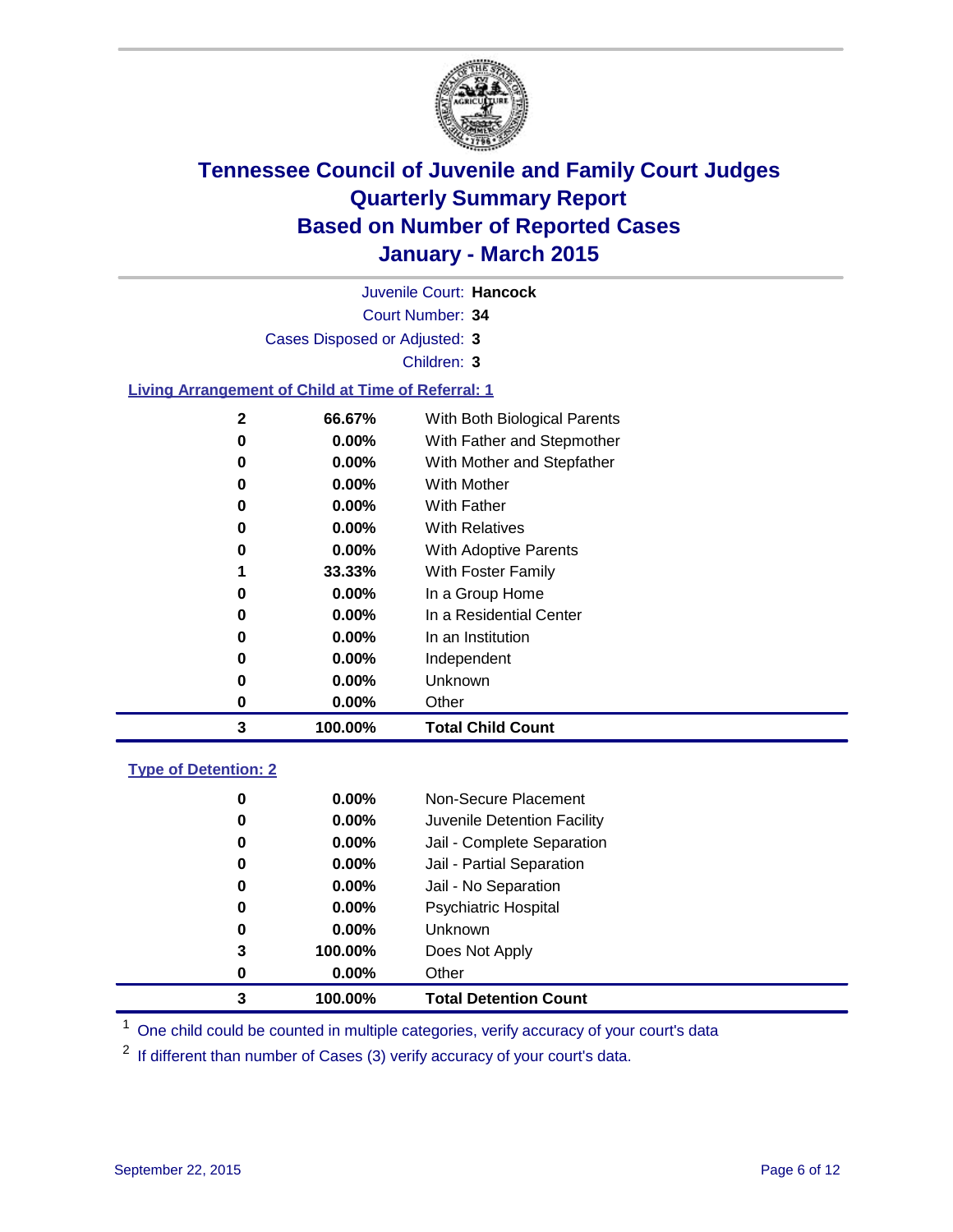

|                               | Juvenile Court: Hancock                            |                                         |  |  |  |
|-------------------------------|----------------------------------------------------|-----------------------------------------|--|--|--|
|                               | Court Number: 34                                   |                                         |  |  |  |
| Cases Disposed or Adjusted: 3 |                                                    |                                         |  |  |  |
|                               | Children: 3                                        |                                         |  |  |  |
|                               | <b>Placement After Secure Detention Hearing: 1</b> |                                         |  |  |  |
|                               | 0.00%<br>$\bf{0}$                                  | Returned to Prior Living Arrangement    |  |  |  |
|                               | 0.00%<br>0                                         | Juvenile Detention Facility             |  |  |  |
|                               | 0.00%<br>0                                         | Jail                                    |  |  |  |
|                               | 0.00%<br>0                                         | Shelter / Group Home                    |  |  |  |
|                               | 0.00%<br>0                                         | <b>Foster Family Home</b>               |  |  |  |
|                               | 0.00%<br>0                                         | <b>Psychiatric Hospital</b>             |  |  |  |
|                               | 0.00%<br>0                                         | Unknown                                 |  |  |  |
|                               | 3<br>100.00%                                       | Does Not Apply                          |  |  |  |
|                               | 0.00%<br>0                                         | Other                                   |  |  |  |
|                               | 3<br>100.00%                                       | <b>Total Placement Count</b>            |  |  |  |
| <b>Intake Actions: 2</b>      |                                                    |                                         |  |  |  |
|                               |                                                    |                                         |  |  |  |
|                               | 0.00%<br>0                                         | <b>Petition Filed</b>                   |  |  |  |
|                               | 0.00%<br>$\bf{0}$                                  | <b>Motion Filed</b>                     |  |  |  |
|                               | 100.00%<br>3                                       | <b>Citation Processed</b>               |  |  |  |
|                               | 0.00%<br>0                                         | Notification of Paternity Processed     |  |  |  |
|                               | 0.00%<br>0                                         | Scheduling of Judicial Review           |  |  |  |
|                               | 0.00%<br>0                                         | Scheduling of Administrative Review     |  |  |  |
|                               | 0.00%<br>0                                         | <b>Scheduling of Foster Care Review</b> |  |  |  |
|                               | 0.00%<br>0                                         | Unknown                                 |  |  |  |
|                               | 0.00%<br>0                                         | Does Not Apply                          |  |  |  |
|                               | 0.00%<br>0                                         | Other                                   |  |  |  |
|                               | 3<br>100.00%                                       | <b>Total Intake Count</b>               |  |  |  |

<sup>1</sup> If different than number of Cases (3) verify accuracy of your court's data.

If different than number of Referral Reasons (3), verify accuracy of your court's data.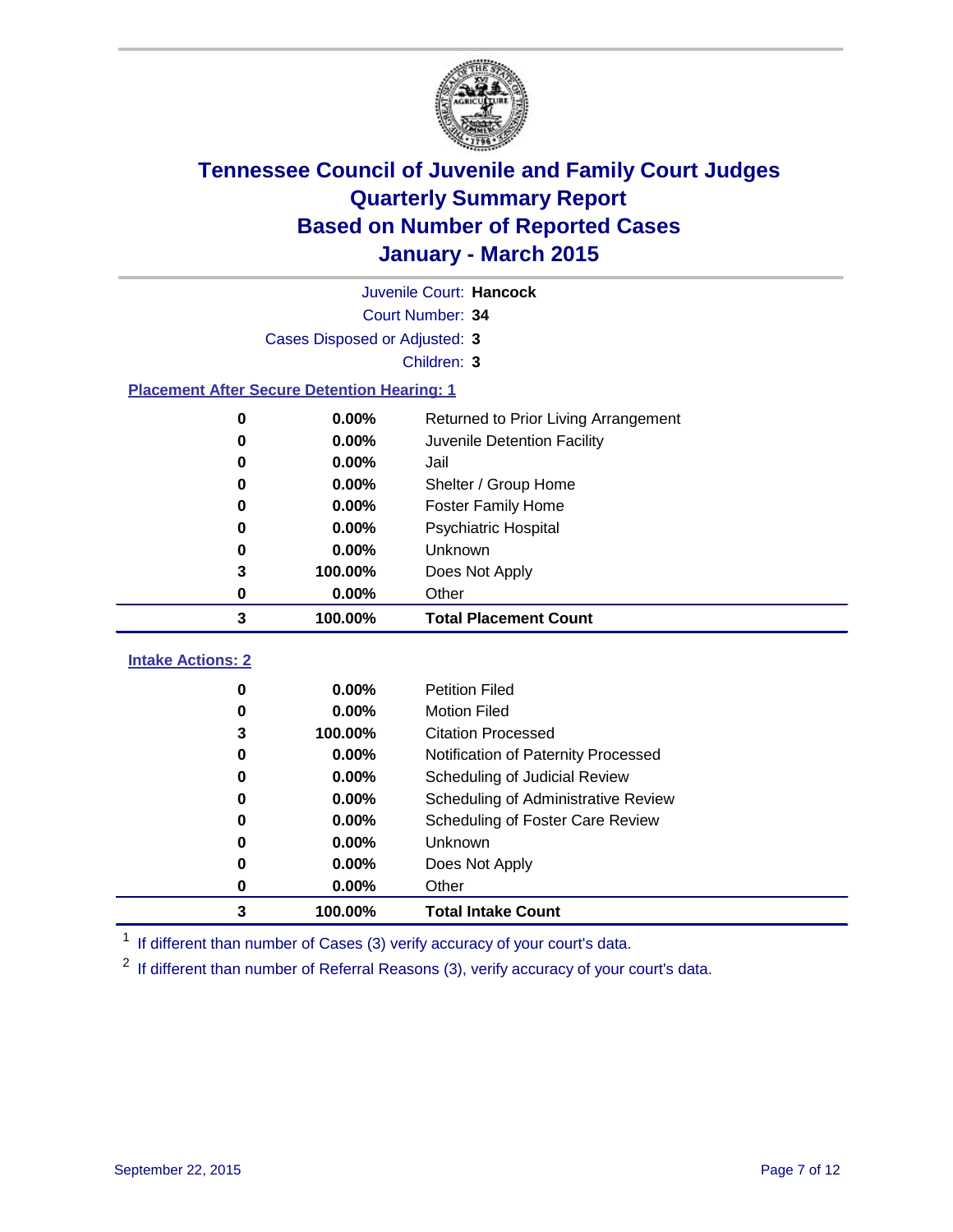

Court Number: **34** Juvenile Court: **Hancock** Cases Disposed or Adjusted: **3** Children: **3**

#### **Last Grade Completed by Child: 1**

| 3         | 100.00%        | <b>Total Child Count</b>     |
|-----------|----------------|------------------------------|
| $\pmb{0}$ | 0.00%          | Other                        |
| $\bf{0}$  | 0.00%          | Unknown                      |
| 0         | 0.00%          | <b>Never Attended School</b> |
| 0         | 0.00%          | Graduated                    |
| 0         | 0.00%          | <b>GED</b>                   |
| 0         | 0.00%          | Non-Graded Special Ed        |
| 0         | 0.00%          | 12th Grade                   |
| 1         | 33.33%         | 11th Grade                   |
| 1         | 33.33%         | 10th Grade                   |
| 0         | 0.00%          | 9th Grade                    |
| 0         | 0.00%          | 9th Grade                    |
| 0         | 0.00%          | 8th Grade                    |
| 1         | 33.33%         | 8th Grade                    |
| 0         | 0.00%          | 7th Grade                    |
| 0         | 0.00%          | 7th Grade                    |
| 0         | 0.00%          | 6th Grade                    |
| 0<br>0    | 0.00%          | 6th Grade                    |
| 0         | 0.00%<br>0.00% | 5th Grade<br>5th Grade       |
| 0         | 0.00%          | 4th Grade                    |
| 0         | 0.00%          | 4th Grade                    |
| 0         | 0.00%          | 3rd Grade                    |
| 0         | 0.00%          | 3rd Grade                    |
| $\bf{0}$  | 0.00%          | 2nd Grade                    |
| 0         | 0.00%          | 2nd Grade                    |
| 0         | 0.00%          | 1st Grade                    |
| $\bf{0}$  | 0.00%          | 1st Grade                    |
| 0         | 0.00%          | Kindergarten                 |
| $\bf{0}$  | 0.00%          | Preschool                    |
| $\bf{0}$  | 0.00%          | Too Young for School         |
|           |                |                              |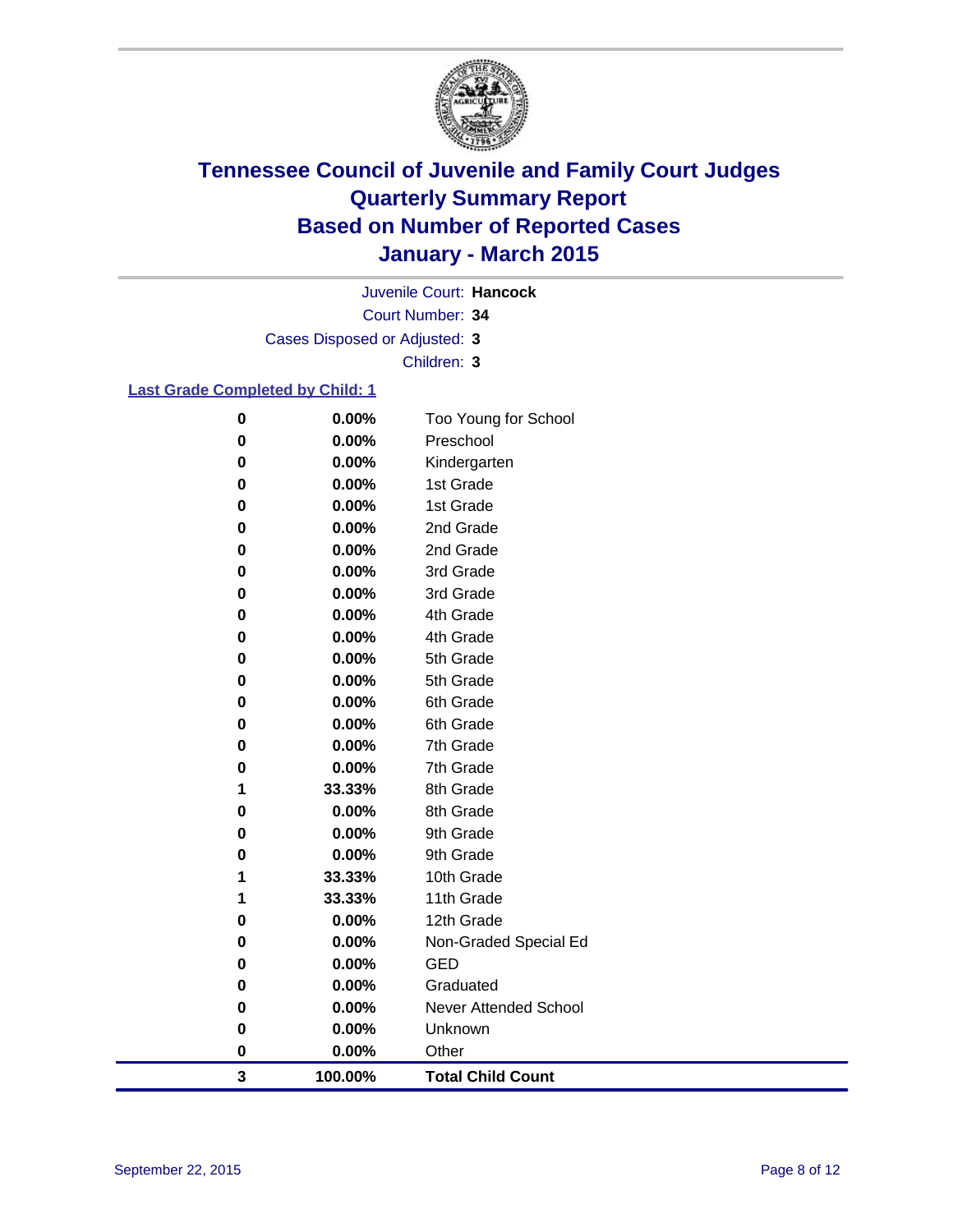

|                                                                                         |                               | Juvenile Court: Hancock  |  |
|-----------------------------------------------------------------------------------------|-------------------------------|--------------------------|--|
|                                                                                         |                               | Court Number: 34         |  |
|                                                                                         | Cases Disposed or Adjusted: 3 |                          |  |
|                                                                                         |                               | Children: 3              |  |
| <b>Enrolled in Special Education: 1</b>                                                 |                               |                          |  |
| 0                                                                                       | $0.00\%$                      | Yes                      |  |
| 3                                                                                       | 100.00%                       | No                       |  |
| 0                                                                                       | $0.00\%$                      | Unknown                  |  |
| 3                                                                                       | 100.00%                       | <b>Total Child Count</b> |  |
| One child could be counted in multiple categories, verify accuracy of your court's data |                               |                          |  |

| 3<br>$\bf{0}$ | 100.00%<br>0.00% | Judge<br>Magistrate       |
|---------------|------------------|---------------------------|
| 0             | $0.00\%$         | <b>YSO</b>                |
| 0             | 0.00%            | Other                     |
| 0             | $0.00\%$         | Unknown                   |
| 3             | 100.00%          | <b>Total Action Count</b> |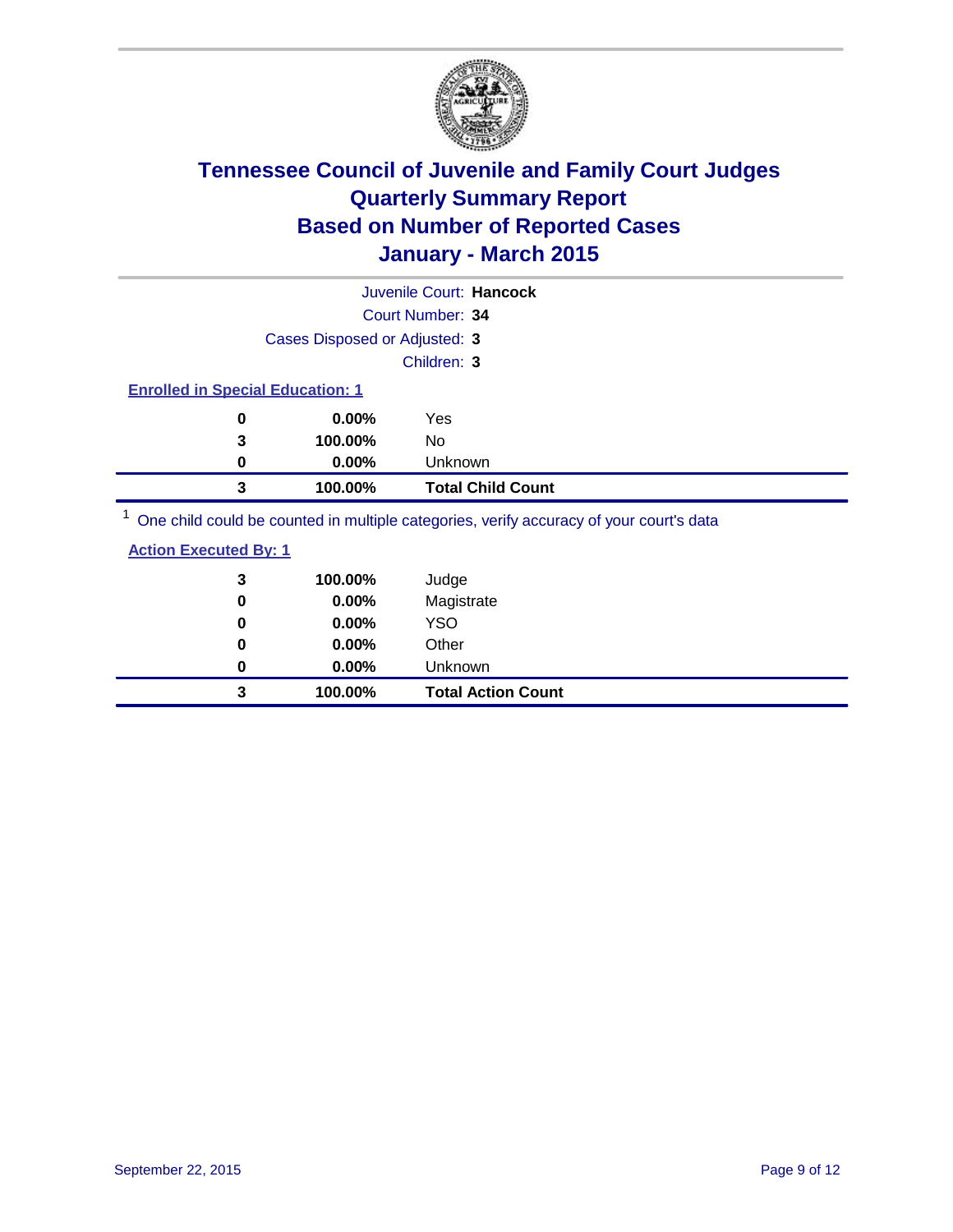

Court Number: **34** Juvenile Court: **Hancock** Cases Disposed or Adjusted: **3** Children: **3**

#### **Formal / Informal Actions: 1**

|              | 33.33%   | Dismissed                                        |
|--------------|----------|--------------------------------------------------|
| 0            | $0.00\%$ | Retired / Nolle Prosequi                         |
| 0            | $0.00\%$ | <b>Complaint Substantiated Delinquent</b>        |
| $\mathbf{2}$ | 66.67%   | <b>Complaint Substantiated Status Offender</b>   |
| 0            | $0.00\%$ | <b>Complaint Substantiated Dependent/Neglect</b> |
| 0            | $0.00\%$ | <b>Complaint Substantiated Abused</b>            |
| 0            | $0.00\%$ | <b>Complaint Substantiated Mentally III</b>      |
| 0            | $0.00\%$ | Informal Adjustment                              |
| 0            | $0.00\%$ | <b>Pretrial Diversion</b>                        |
| 0            | $0.00\%$ | <b>Transfer to Adult Court Hearing</b>           |
| 0            | $0.00\%$ | Charges Cleared by Transfer to Adult Court       |
| 0            | $0.00\%$ | Special Proceeding                               |
| 0            | $0.00\%$ | <b>Review Concluded</b>                          |
| 0            | $0.00\%$ | Case Held Open                                   |
| 0            | $0.00\%$ | Other                                            |
| 0            | $0.00\%$ | Unknown                                          |
| 3            | 100.00%  | <b>Total Action Count</b>                        |

<sup>1</sup> If different than number of Referral Reasons (3), verify accuracy of your court's data.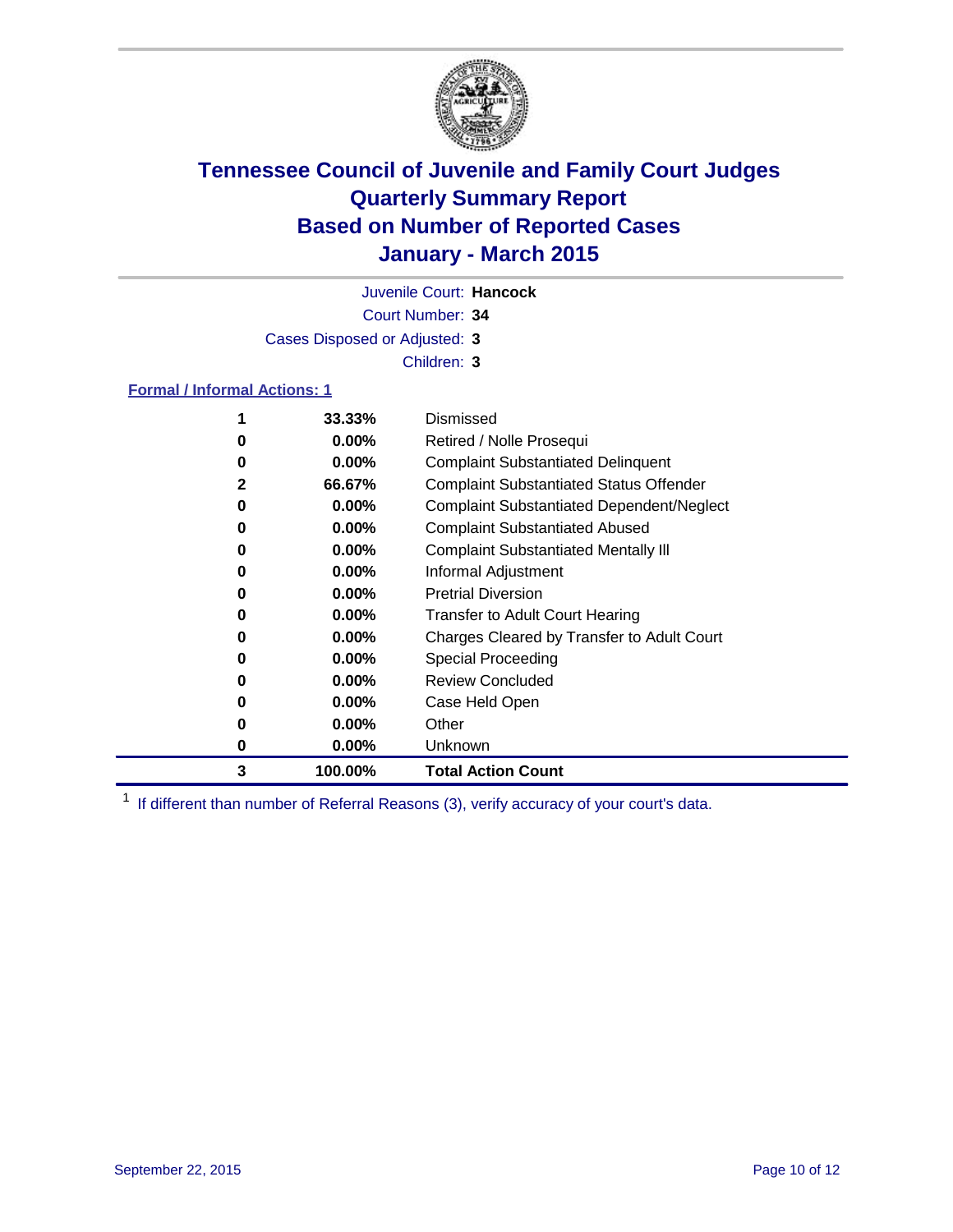

|                       |                                                       | Juvenile Court: Hancock                              |
|-----------------------|-------------------------------------------------------|------------------------------------------------------|
|                       |                                                       | Court Number: 34                                     |
|                       | Cases Disposed or Adjusted: 3                         |                                                      |
|                       |                                                       | Children: 3                                          |
| <b>Case Outcomes:</b> | There can be multiple outcomes for one child or case. |                                                      |
| 1                     | 20.00%                                                | Case Dismissed                                       |
| 0                     | 0.00%                                                 | Case Retired or Nolle Prosequi                       |
| 0                     | 0.00%                                                 | Warned / Counseled                                   |
| 0                     | 0.00%                                                 | Held Open For Review                                 |
| 0                     | 0.00%                                                 | Supervision / Probation to Juvenile Court            |
| 0                     | 0.00%                                                 | <b>Probation to Parents</b>                          |
| 0                     | 0.00%                                                 | Referral to Another Entity for Supervision / Service |
| 0                     | 0.00%                                                 | Referred for Mental Health Counseling                |
| 0                     | 0.00%                                                 | Referred for Alcohol and Drug Counseling             |
| 0                     | 0.00%                                                 | <b>Referred to Alternative School</b>                |
| 0                     | 0.00%                                                 | Referred to Private Child Agency                     |
| 0                     | 0.00%                                                 | Referred to Defensive Driving School                 |
| 0                     | 0.00%                                                 | Referred to Alcohol Safety School                    |
| 0                     | 0.00%                                                 | Referred to Juvenile Court Education-Based Program   |
| 0                     | 0.00%                                                 | Driver's License Held Informally                     |
| 0                     | 0.00%                                                 | <b>Voluntary Placement with DMHMR</b>                |
| 0                     | 0.00%                                                 | Private Mental Health Placement                      |
| 0                     | 0.00%                                                 | <b>Private MR Placement</b>                          |
| 0                     | 0.00%                                                 | Placement with City/County Agency/Facility           |
| 0                     | 0.00%                                                 | Placement with Relative / Other Individual           |
| 2                     | 40.00%                                                | Fine                                                 |
| 0                     | 0.00%                                                 | <b>Public Service</b>                                |
| 0                     | 0.00%                                                 | Restitution                                          |
| 0                     | 0.00%                                                 | Runaway Returned                                     |
| 0                     | 0.00%                                                 | No Contact Order                                     |
| 0                     | 0.00%                                                 | Injunction Other than No Contact Order               |
| 0                     | 0.00%                                                 | <b>House Arrest</b>                                  |
| o                     | 0.00%                                                 | <b>Court Defined Curfew</b>                          |
| 0                     | 0.00%                                                 | Dismissed from Informal Adjustment                   |
| 0                     | 0.00%                                                 | <b>Dismissed from Pretrial Diversion</b>             |
| 0                     | 0.00%                                                 | Released from Probation                              |
| 0                     | 0.00%                                                 | <b>Transferred to Adult Court</b>                    |
| 0                     | 0.00%                                                 | <b>DMHMR Involuntary Commitment</b>                  |
| 0                     | 0.00%                                                 | <b>DCS Commitment - Determinate</b>                  |